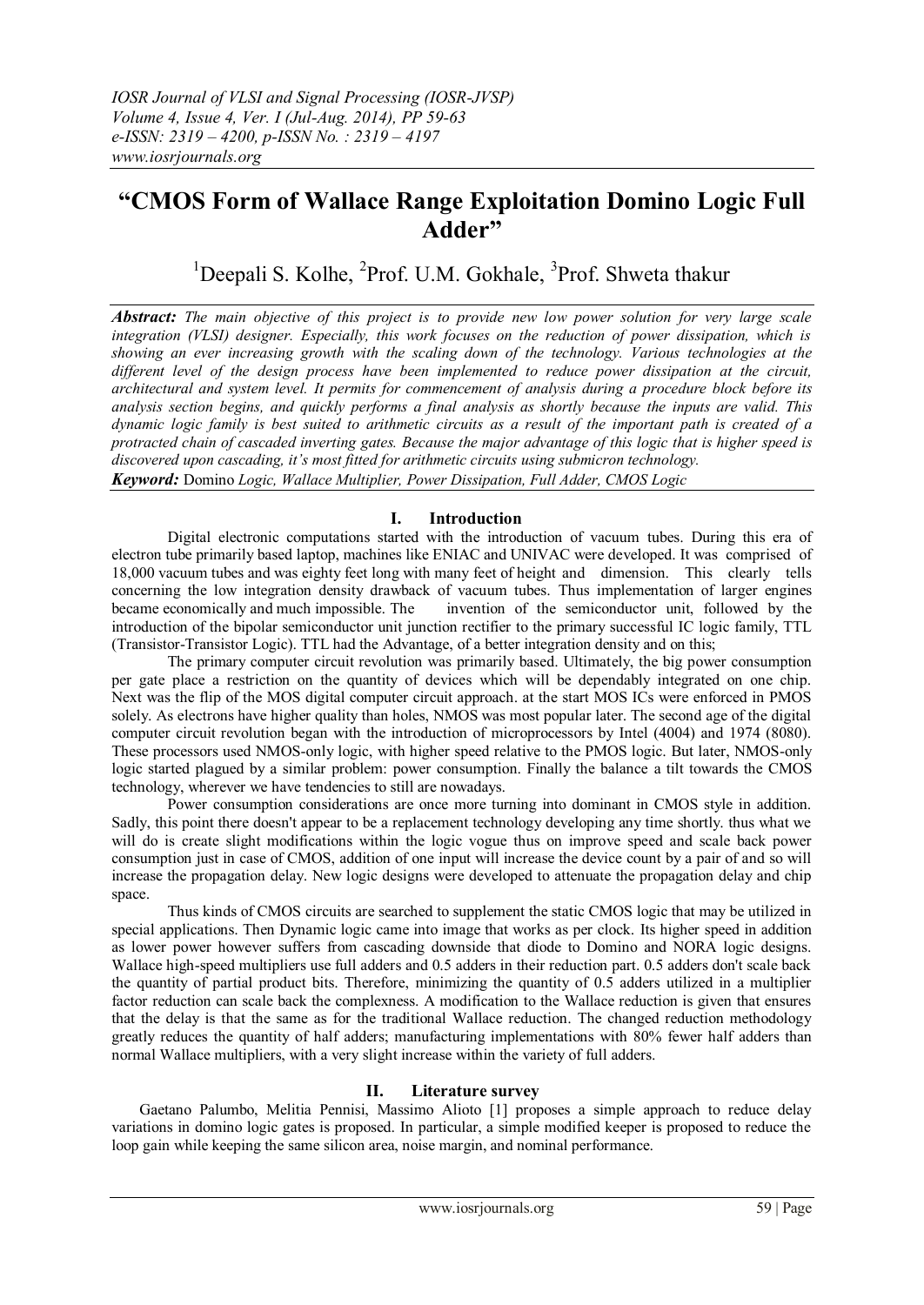Rahul Singh, Gi-Moon hong, Sulwan Kim [2] present new footer voltage feedforward domino (FVFD) and static-switching pulse domino (SSPD) designs for dynamic multiplexers. Both improve noise tolerance, and both reduce the switching power by limiting the voltage swing on the large bitline capacitance through the introduction of dual dynamic nodes.

Skyler Weaver, Benjamin Hershberg, Nima Maghari [3] proposes A low-power synthesizable analog-to-digital converter (ADC). By cascading many digital-like domino-logic cells whose propagation delay is influenced by an analog input voltage, a digital value is obtained at the end of the allowed ripple period by determining the number of cells that the ripple passed through.

Ali Paravi, Mohammad Asyaei [4] proposes In this paper, a new domino circuit is proposed, which has a lower leakage and higher noise immunity without dramatic speed degradation for wide fan-in gates. The technique which is utilized in this paper is based on comparison of mirrored current of the pull-up network with its worst case leakage

current. The proposed circuit technique decreases the parasitic capacitance on the dynamic node, yielding a smaller keeper for wide fan-in gates to implement fast and robust circuits.

Massimo Alioto, Gaetato Palumbo, Melita Pennisi[6] In this paper, the effect of process variations on delay is analyzed in depth for both static and dynamicCMOSlogic styles.

Analysis allows for gaining an insight into the delay dependence on fan-in, fan-out, and sizing in sub-100-nm technologies.

Charbel J. Aki and Magdy A. Bayoumi [7] The high switching activity of wide fan-in dynamic domino gates introduces significant power overhead that poses a limitation on using these compact high-speed circuits. This paper presents a new limited-switching clock-delayed dynamic circuit technique, called SP-Domino, which achieves static-like switching behavior, while maintaining the low-area and high-performance characteristics of wide fan-in dynamic gates.

Themistoklis Haniotakis, Yiorgos Tsiatouhas, Dimitri Nikolos [8] Domino CMOS circuits are an option for speeding up critical units. An inherent problem of Domino logic is that under specific input conditions the charge redistribution between parasitic capacitances at internal nodes of a circuit can violate the noise margins and cause erroneous responses at the output. The dominant solution to this problem is the multiple precharging of the gate's internal nodes.

Amir Amirabadi, Ali Afzali Kusha, Yousof mortazari & Mehrdad Nourani [9] In this paper, efficient clock delayed domino logic with variable strength voltage keeper is proposed. The variable strength of the keeper is achieved through applying two different body biases to the keeper. The circuits used to generate the body biases are called capacitive body bias generator and cross-coupled capacitive body bias generator. Compared to a previous work, the body bias generator circuits presented in this paper are simpler and do not require double or triple power supply while consuming less area and power.

#### **III. Related Work**

In this section, we have a tendency to principally survey the various techniques wont to scale back escape power in 4\*4 Wallace tree number. The 4\*4 Wallace tree number with full adder methodology replaces the total adders within the place of half adders. Hence the overall escape power is reduced .The most of typical ways think about reducing static power and dynamic power dissipation. The dynamic power is reduced by victimization totally different domino logic style.

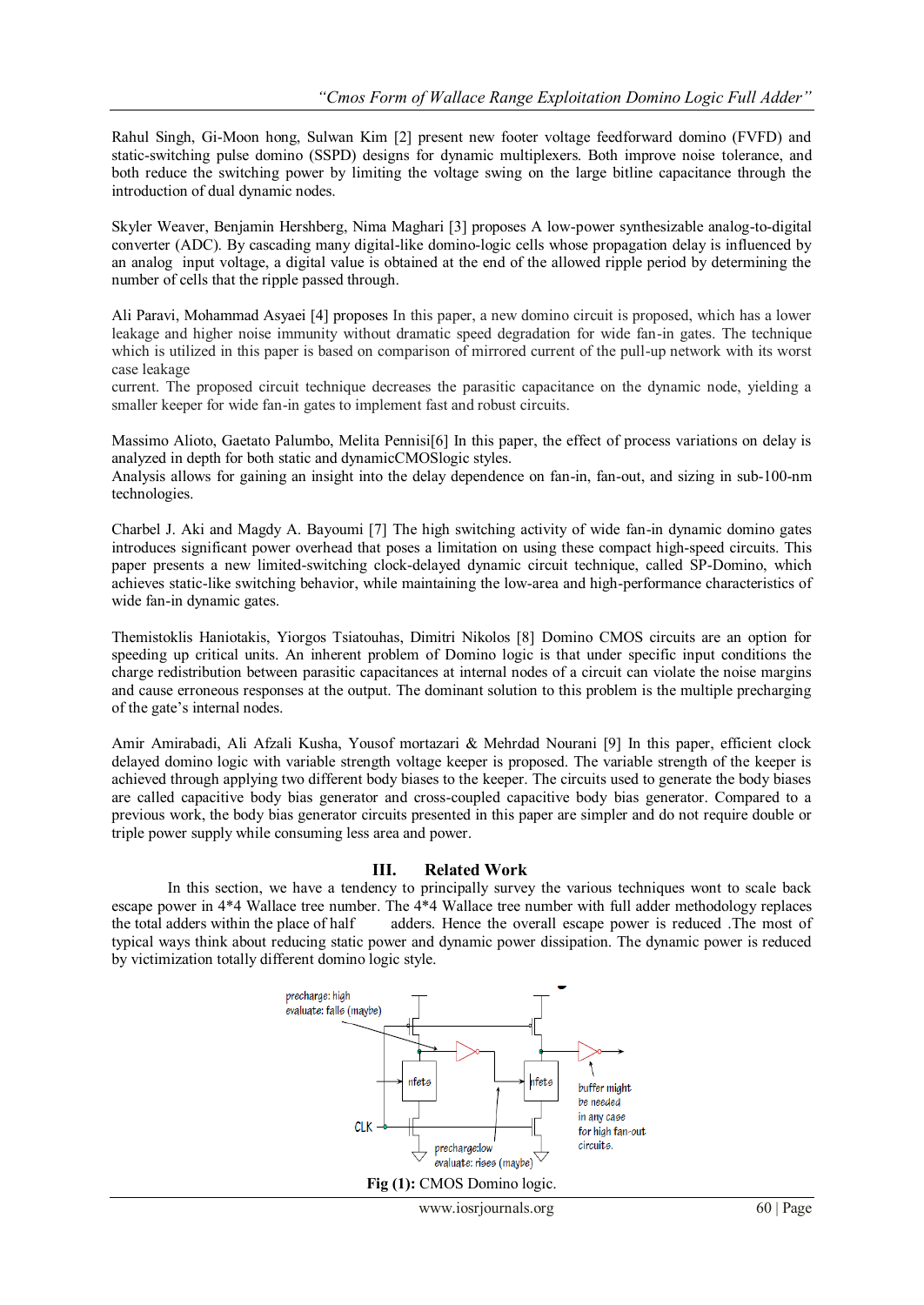

The above shows the partial product in this  $4*4$  bit multiplication x0 x1 x2 x3 is multiplicand and y0 y1 y2 y3 is multiplier.

And get the partial product p0 to p7.

## **IV. Schematic & Results**



**Fig (3):** Schematic of AND gate

|                                        |         | Edit View Chart Options Wedow Help- |   | W-Edit Mareforn Kiewer - [C/DOCDUE-1WOUNI-1V.OCALS-1VFerryWorrino_full_adder_5.out] |                    |                                      |             |   |  |                         |       |
|----------------------------------------|---------|-------------------------------------|---|-------------------------------------------------------------------------------------|--------------------|--------------------------------------|-------------|---|--|-------------------------|-------|
| de File                                |         |                                     |   | D # 5 日 # 日   ▲ 8   ■ H # 8   ■ B B B B   H = A   ▶ B #                             |                    |                                      |             |   |  |                         | . 0 x |
|                                        |         |                                     |   |                                                                                     |                    | <b>Design Automation</b>             |             |   |  |                         |       |
|                                        | ш<br>B  |                                     |   |                                                                                     |                    |                                      |             |   |  |                         |       |
|                                        |         |                                     | ÷ |                                                                                     |                    | - 9                                  | man<br>- 60 |   |  |                         |       |
|                                        |         |                                     |   |                                                                                     |                    | Text.<br><b>Sales Ad Adams</b>       |             |   |  |                         |       |
|                                        |         |                                     |   |                                                                                     |                    |                                      |             |   |  |                         |       |
|                                        | B       |                                     |   |                                                                                     |                    |                                      |             |   |  |                         |       |
|                                        |         |                                     |   |                                                                                     |                    | <b>Sec.</b>                          |             |   |  |                         |       |
|                                        |         |                                     |   |                                                                                     |                    | School All, wider                    |             |   |  |                         |       |
|                                        | E       |                                     |   |                                                                                     |                    |                                      |             |   |  |                         |       |
|                                        |         |                                     |   |                                                                                     |                    |                                      |             |   |  |                         |       |
|                                        |         |                                     |   |                                                                                     |                    | $\sim$<br><b>CONTRACTOR</b>          |             |   |  |                         |       |
|                                        | σ       |                                     |   |                                                                                     |                    |                                      |             |   |  |                         |       |
|                                        | ٠       |                                     |   |                                                                                     |                    |                                      |             |   |  |                         |       |
|                                        |         |                                     |   |                                                                                     |                    | <b>She for</b>                       |             |   |  |                         |       |
|                                        | 45      |                                     |   |                                                                                     |                    | <b>CALCUME</b>                       |             |   |  |                         |       |
|                                        | ×<br>٠  |                                     |   |                                                                                     |                    |                                      |             |   |  |                         |       |
|                                        |         |                                     | m |                                                                                     |                    | or 15                                |             | œ |  |                         |       |
|                                        |         |                                     |   |                                                                                     |                    | <b>Station</b><br><b>CALCULATION</b> |             |   |  |                         |       |
|                                        | ю<br>ł, |                                     |   |                                                                                     |                    |                                      |             |   |  |                         |       |
|                                        |         |                                     | ÷ |                                                                                     | -                  | ≖                                    |             |   |  |                         |       |
|                                        |         |                                     |   |                                                                                     |                    | <b>The Jid</b>                       |             |   |  |                         |       |
| For Help, press Ft.<br><b>By start</b> |         | В отлуча кого                       |   | Elsta-Jonnesia                                                                      | Military Smiller S | <b>Retainers</b>                     |             |   |  | PRA<br><b>Radiances</b> |       |
|                                        |         |                                     |   |                                                                                     |                    |                                      |             |   |  |                         |       |

**Fig (4):** Waveform of AND gate

The above fig shows the schematic and simulation of AND gate. At every positive half cycle circuit gives correct operation of arithmetic gate.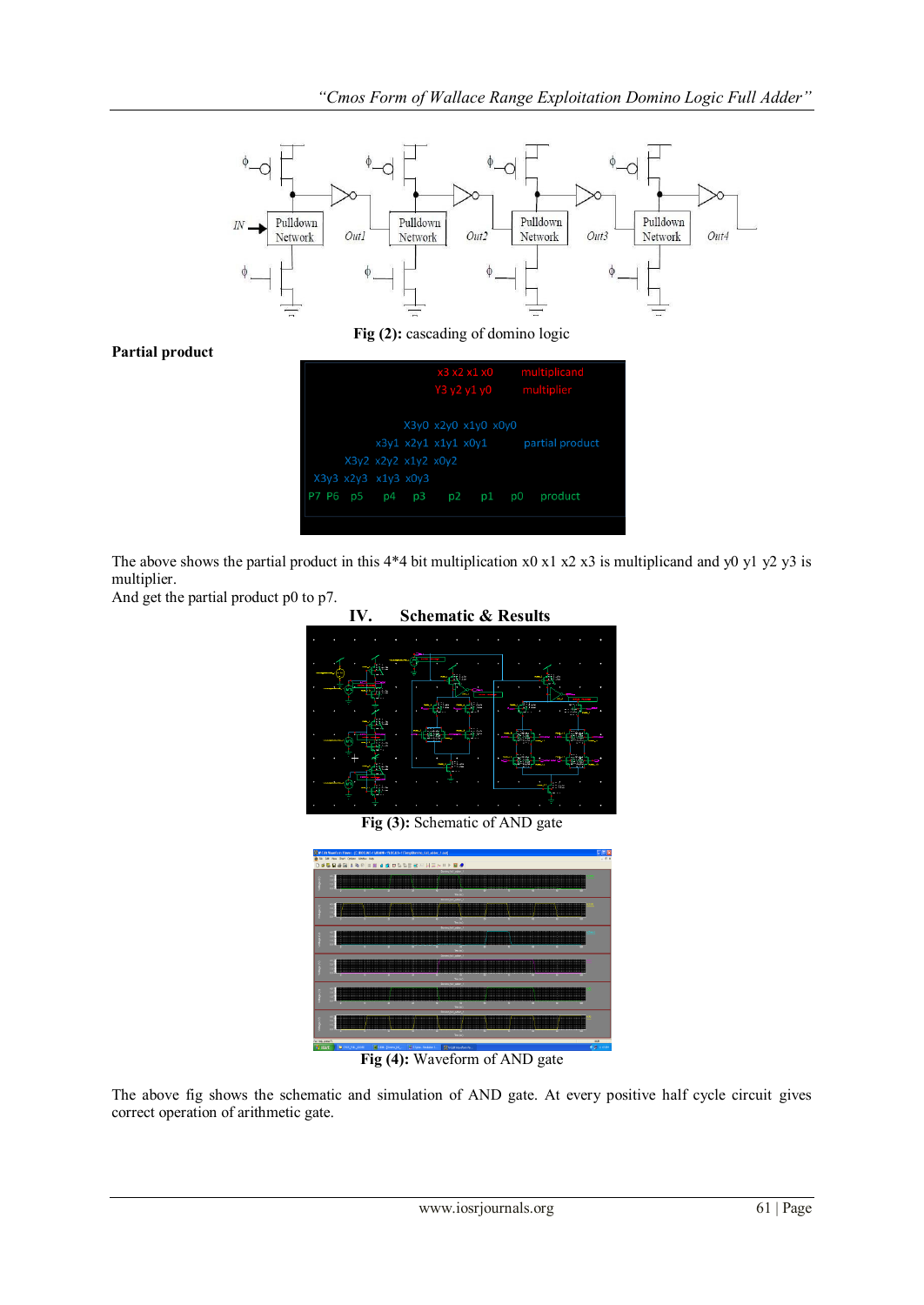

**Fig (5):** Schematic of Wallace tree multiplier



**Fig (6):** Waveform of Wallace multiplier

The above fig shows the schematic and simulation of Wallace multiplier. At every positive half cycle circuit gives correct operation of arithmetic gates.

**Dynamic logic** came to picture to reduce the area and gate complexity of CMOS. It reduced the device count and increased the speed. As there is no direct path, power consumption is very low. But there is cascading problem in dynamic logic which is removed in Domino and NORA logic styles.

## **V. Proposed Work**

A 4\*4 Wallace tree multiplier factor is intended mistreatment current comparison primarily based domino logic full adders.4\*4 Wallace multiplier factor has twelve full adders, wherever of these full adders are replaced by current comparison primarily based domino logic full adders. By these adders dynamic power dissipation within the multiplier factor is reduced specified 1/2 the entire outflow power within the 4\*4 Wallace tree multiplier factor is reduced. The idea of current comparison primarily based domino logic is shown in figure .In this logic pull down network implements the logical perform and it's separated from the keeper semiconductor unit by current comparison stage. This stage compares the pull up network current with the worst case outflow current.

The Multipliers play a serious role in arithmetic operations within the digital signal process application. presently the necessity for low power multiplier factor has been redoubled owing to the increasing demand for transportable and mobile systems. C.S. Wallace advised a quick multiplier factor throughout 1964 with combination of [\*fr1] adders and full adders. The outflow power is high during this style. Later several researches were created on these multipliers. Among them the multiplier factor with full adders style had showed fast development in reducing outflow power in 4\*4 Wallace multipliers with full adders by domino logic.

## **VI. Result**

In [Dynamic logic,](http://en.wikipedia.org/wiki/Dynamic_logic_(digital_electronics)) problem arises when cascading one gate to the next. The precharge "1" state of the first gate may cause the second gate to discharge prematurely, before the first gate has reached its correct state. This uses up the "precharge" of the second gate, which

Cannot be restored until the next clock cycle, so there is no recovery from this error.

In order to cascade dynamic logic gates, one solution is Domino Logic, which inserts an ordinary static inverter between stages. While this might seem to defeat the point of dynamic logic, since the inverter has a [pFET](http://en.wikipedia.org/wiki/PFET) (one of the main goals of Dynamic Logic is to avoid [pFETs](http://en.wikipedia.org/wiki/PFET) where possible, due to speed), there are two reasons it works well. First, there is no fanout to multiple pFETs. The dynamic gate connects to exactly one inverter, so the gate is still very fast. And since the inverter connects to only nFETs in dynamic logic gates, it too is very fast. Second, the pFET in an inverter can be made smaller than in some types of logic gates.